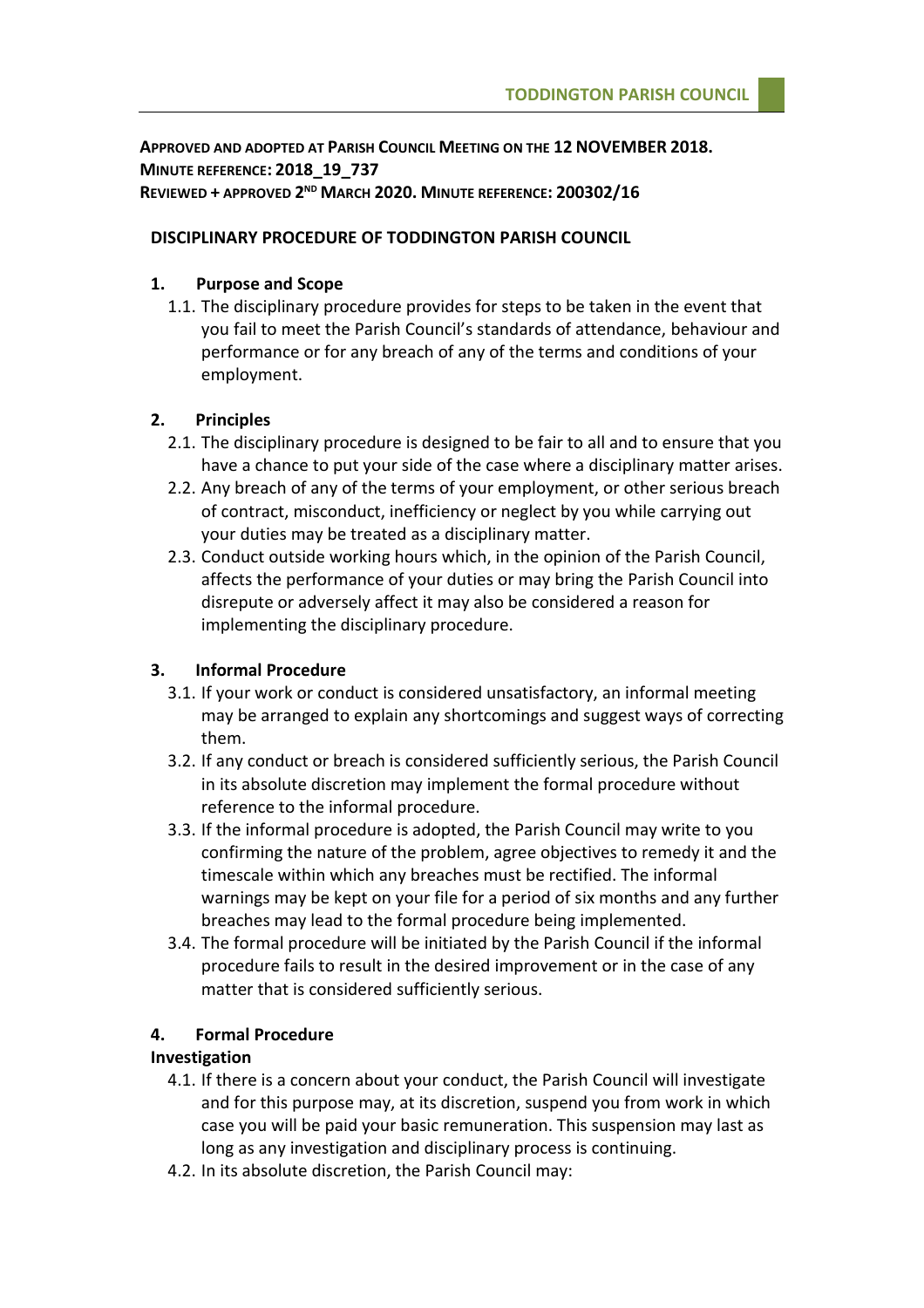- a) Require you to attend investigatory hearings for the purpose of being questioned about the allegation(s). Refusal to answer appropriate questions may in itself be regarded as a disciplinary matter.
- b) Take witness statements from other individuals that were involved in relation to the allegation(s) or who may assist.
- c) Take time to collate documentary or other evidence that may be relevant to the allegation(s).
- 4.3 The Parish Council will ensure that the investigation is carried out as quickly as possible but there are no time limits relating to the length of the investigation.
- 4.4 The above procedure is not contractual and may be amended by the Parish Council at its absolute discretion.
- 4.5 If, following any investigation, the Parish Council considers that you may have committed a disciplinary offence, you will be informed in writing of the allegation(s) against you and you will be requested to attend a disciplinary hearing.

### **Right to be accompanied at a disciplinary hearing**

- 4.6 You have the right to be accompanied to a disciplinary hearing where you have been required or invited by the Parish Council to attend a disciplinary hearing and when you reasonably request to be accompanied to the hearing.
- 4.7 If you make such a request, you will be allowed to have a single companion at the hearing who can be a trade union official so long as they have been reasonably certified in writing by their union as having experience of training in acting as a companion at disciplinary hearings.
- 4.8 Your companion may be permitted to address the disciplinary panel but will not be permitted to answer questions on your behalf.
- 4.9 If your companion is not available at the time that the Parish Council has proposed for a disciplinary hearing, you may propose an alternative time for the hearing provided it is a reasonable time and is no further than five working days after the day that the Parish Council had proposed for the disciplinary hearing.

#### **Oral Warning**

4.10 In the case of minor offences, you will be given a formal oral warning. The nature of the offence and the likely consequences of further offences or a failure to improve will be explained to you. Details of the oral warning will be placed on your personnel file but will be disregarded after a period of six months.

### **Written Warning**

4.11 In the case of more serious offences or a repetition of earlier minor offences, you will be given a written warning and will be informed of the likely consequences of further offences. A copy of the written warning will be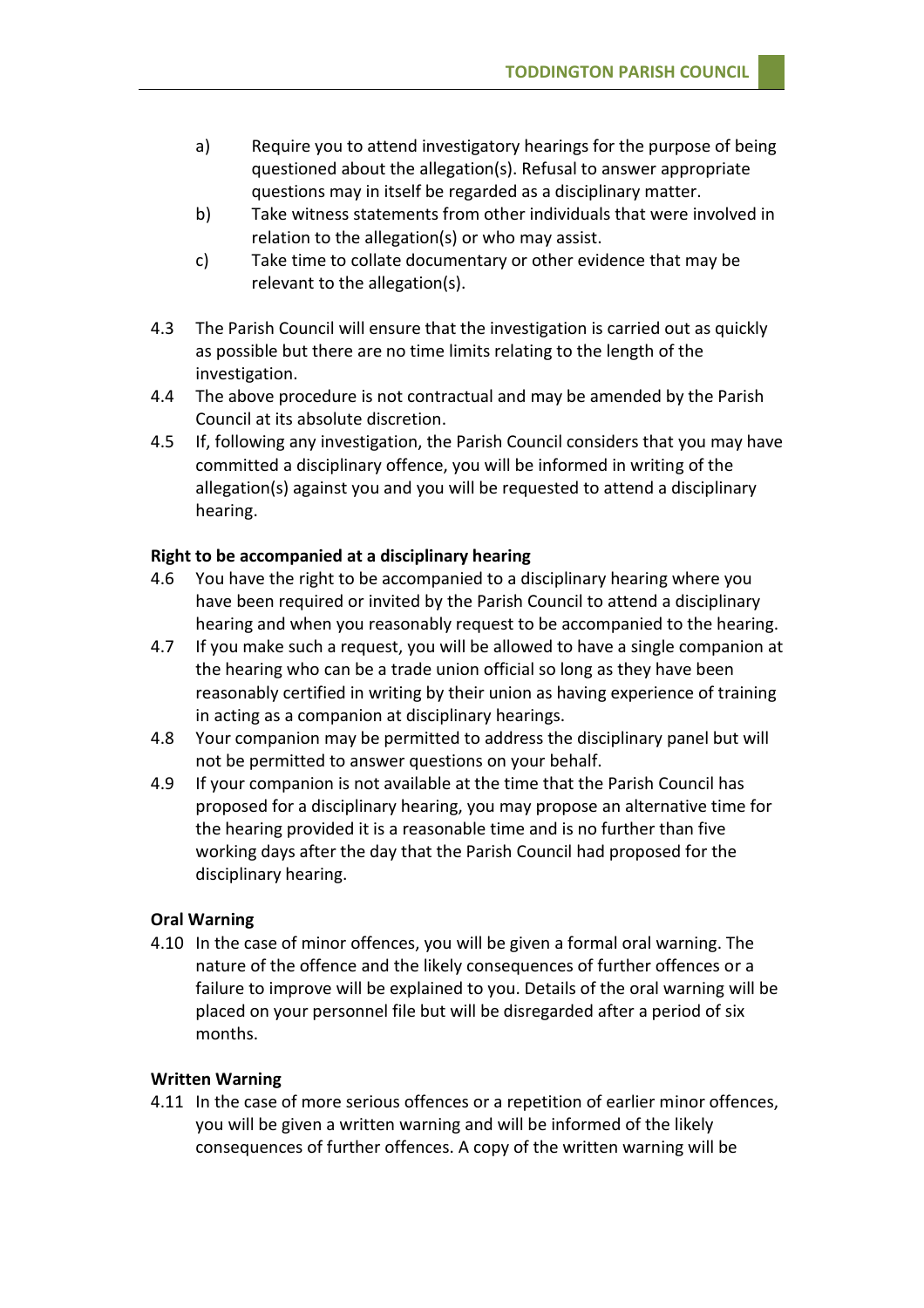placed on your personnel file but will be disregarded after a period of twelve months.

#### **Final Written Warning**

- 4.12 In the case of a further repetition of earlier offences or in the event that you fail to improve or if the offence, whilst falling short of gross misconduct, is serious enough to warrant only one written warning, you will be given a final written warning and will be informed that any reoccurrence may lead to your employment being terminated.
- 4.13 Depending on the seriousness of the matter and all the circumstances, any of the above stages may be omitted.
- 4.14 In the case of gross misconduct &/or if the appropriate stages of the formal procedure have been exhausted, your employment will normally be terminated.

### **Appeal**

- 4.15 If you do not agree with the result of any disciplinary decision, you will have the right of appeal provided it is made in writing to the Chairman of the Council within three working days of you being notified. You must set out in full the grounds on which you are appealing the decision, stating whether it is because you disagree with the findings of misconduct or the sanction that was imposed.
- 4.16 On receipt of notice of your appeal, the Parish Council shall be entitled to seek such other submissions, orally or in writing, from you or such other persons as appropriate.
- 4.17 You have the right to a hearing which will be by way of a review of the decision and not a full re-hearing. You have the right to have a companion present at the appeal hearing as you did with the disciplinary hearing.
- 4.18 Where you have been dismissed, the date of your dismissal will stand if the appeal is rejected and the date of the termination of your employment will not be the date that your appeal was rejected.

#### **5. Gross Misconduct**

- 5.1 If the Parish Council reasonably forms the view that you are guilty of gross misconduct, you may be summarily dismissed.
- 5.2 The following is a non-exhaustive list of examples of offences which the Parish Council may regard as amounting to gross misconduct:
	- a) Accepting any bribes or gifts which could be construed as bribes.
	- b) Attendance at work while intoxicated or influenced by drugs that have not been prescribed to you by a medical practitioner.
	- c) Being abusive or rude to clients or customers.
	- d) Breach of rules and regulations relating to health & safety matters that may constitute a danger to the health & safety of yourself, your fellow councillors or anyone visiting the premises or properties of the Parish Council.